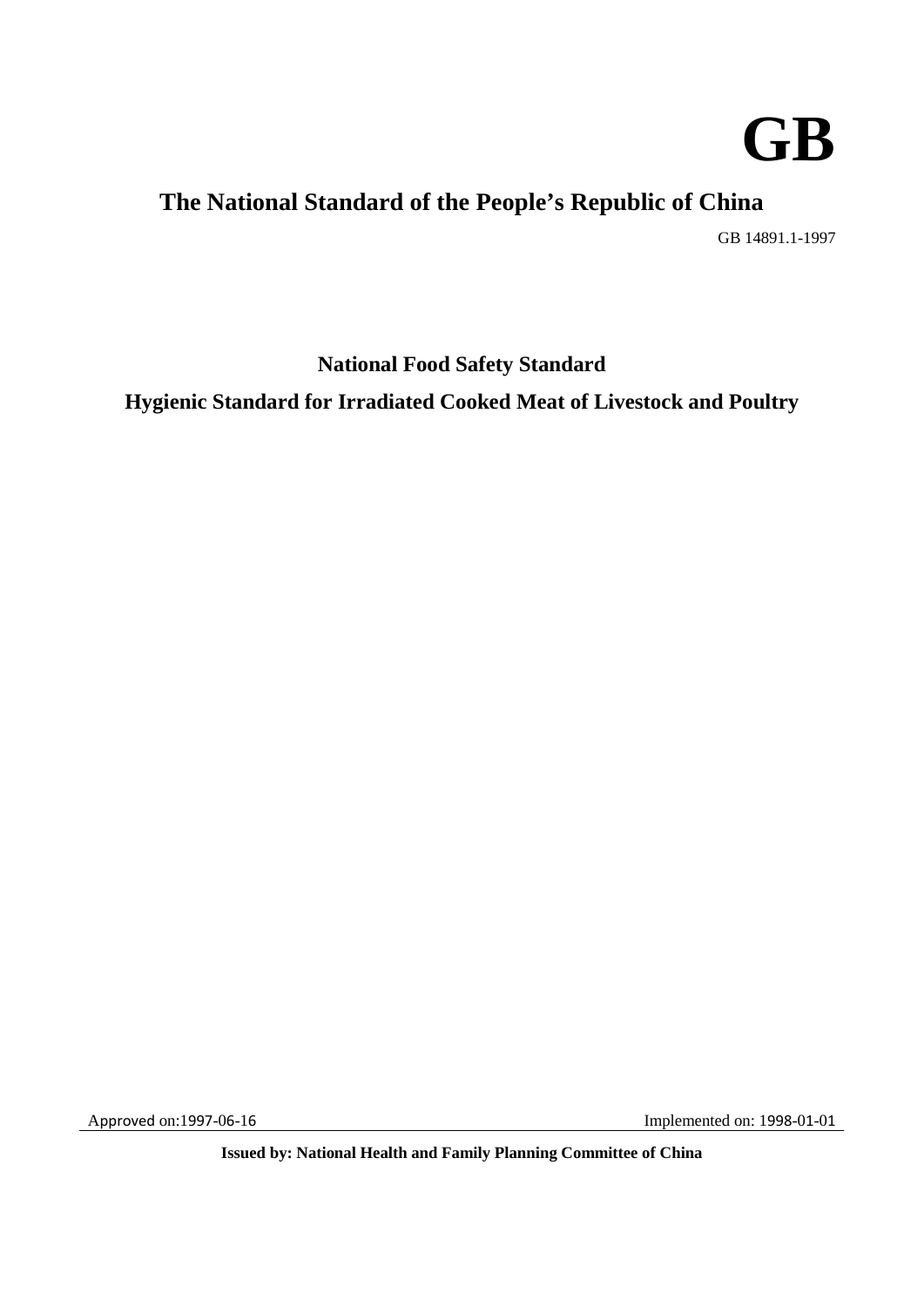#### **Preamble**

This standard is an independent part of the hygiene standards for irradiated food categories.

 From the implementation day of this standard, it will replace GB 14891. 1- 94 and GB 14891. 10-94. This standard was proposed by the Ministry of Health of the People's Republic

 Institute of Atomic Energy Agricultural Utilization of Jiangsu Academy of Agricultural Sciences. This standard was drafted by the Jiangsu Provincial Health and Epidemic Prevention Station and the

The epidemic station of Shandong participated in the drafting.

 The main drafters of this standard, Zhou Shunan, Chen Bingsong, Xie Zongchuan, Zhu Xianyu, Zhang Li.

 Ministry of Health. This standard is interpreted by the Chinese Academy of Preventive Medicine, which is entrusted by the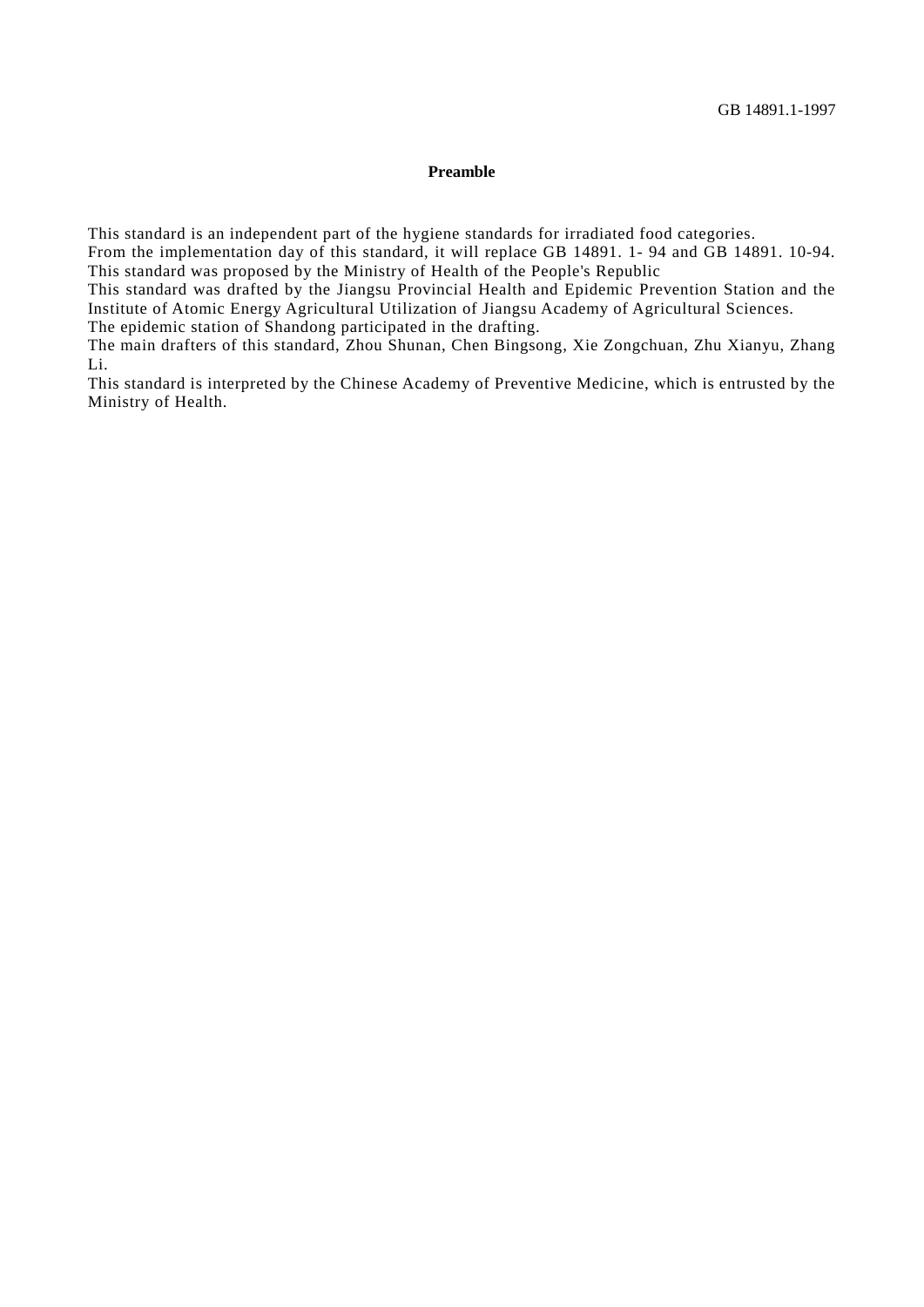# **National Food Safety Standard**

## **Hygienic Standard for Irradiated Cooked Meat of Livestock and Poultry**

## **1 Scope**

 This standard specifies the technical requirements, packaging marks and basic requirement of inspection methods for irradiating cooked livestock and poultry meat.

This standard is applicable to cooked pork, cooked beef, cooked mutton, cooked rabbit meat, salted duck, roast duck, roast chicken, braised chicken, etc. for the purpose of extending the shelf life by Y-ray or electron beam irradiation sterilization.

## **2 Reference standards**

The provisions contained in the following standards constitute provisions of this standard by reference in this standard. At the time of publication, the editions indicated were valid. All standards will be revised and parties using this standard should explore the possibility of using the latest version of the following standards. GB 2725. 1-94 Meat enema hygiene standard

GB 4789. 17-94 Microbiological examination of food hygiene Meat and meat products inspection

GB 5009. 33-1996 Method for determination of nitrite and nitrate in foods

GB 7718- 94 General Standard for Food Labels

#### **3 Technical requirements**

3. 1 Raw material requirements

 The production and quality of irradiated cooked livestock and poultry meat before irradiation shall comply with the corresponding food enterprise hygiene regulations and relevant national health standards.

3- 2 Irradiation packaging

 Irradiated cooked livestock and poultry meat products shall be individually sealed with a plastic film packaging bag for food packaging, and a moisture-proof corrugated cardboard box for outer packaging (transport packaging).

3. 3 dose limit and exposure requirements

3. 3.1 Restriction of planting: The average average absorbent enthalpy of cooked meat and poultry meat produced by "°Co or" 'Cs'/ray or electron accelerator can be greater than 10 Me V. 8 kG

3。 The irradiation requirements are uniform, the agent site is accurate, the average absorption site distribution unevenness winter 1.5.

3.4 Sensory indicators

 The packaging is intact, the inside of the bag is negative pressure, and the composite plastic film is close to the content of cooked livestock and poultry meat. Cooked livestock and poultry meat products are firm and elastic, fat or yellowish and transparent; have their own inherent odor and taste; no mucus, no mildew, no spoilage, no acid odor, especially his odor.

3.5 Physical and chemical indicators

The nitrite content is carried out in accordance with the provisions of GB 2725.

3-6 Bacterial indicators

Bacterial indicators should meet the requirements of Table 1.

### Table 1 Baciterial Indicators

| Item                                      | Indicator          |       |
|-------------------------------------------|--------------------|-------|
|                                           | Out of the Factory | Sales |
| Total Number of Colonies, number/g $\leq$ | 500                | 50000 |
| Coliform, MPN/100g                        | 30                 |       |